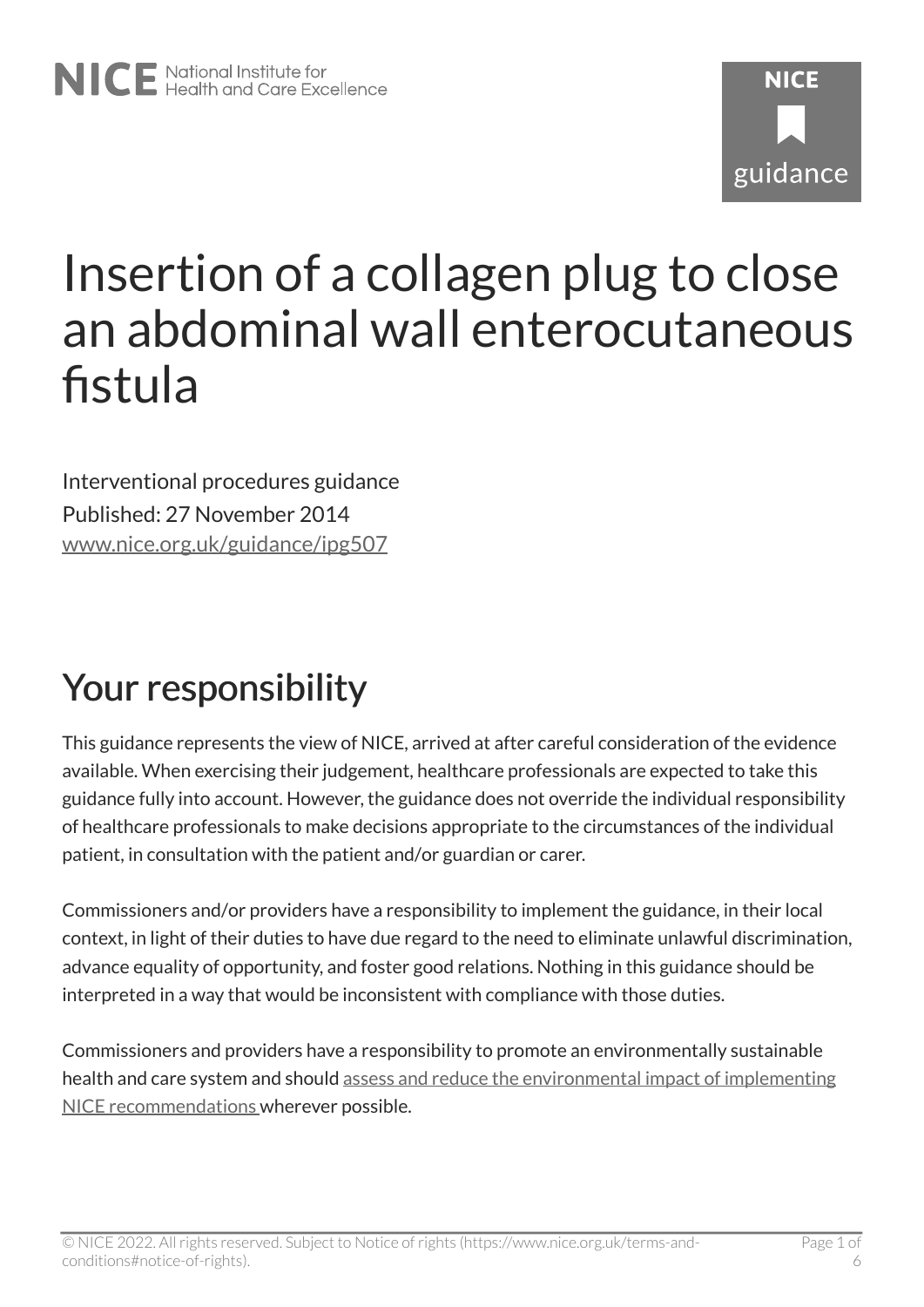#### 1 Recommendations

- 1.1 Current evidence on the safety and efficacy of insertion of a collagen plug to close an abdominal wall enterocutaneous fistula is inadequate in quantity and quality. Therefore, this procedure should only be used with special arrangements for clinical governance, consent and audit or research.
- 1.2 Clinicians wishing to insert a collagen plug to close an abdominal wall enterocutaneous fistula should take the following actions.
	- Inform the clinical governance leads in their NHS trust.
	- Ensure that patients understand the uncertainty about the procedure's safety and efficacy and provide them with clear written information. In addition, the use of [NICE's](http://www.nice.org.uk/guidance/IPG507/InformationForPublic)  [information for the public](http://www.nice.org.uk/guidance/IPG507/InformationForPublic) is recommended.
	- Audit and review clinical outcomes of all patients having insertion of a collagen plug to close an abdominal wall enterocutaneous fistula (see [section](#page-4-0) 7.1).
- 1.3 NICE encourages further research into insertion of a collagen plug to close an abdominal wall enterocutaneous fistula. Research should ideally take the form of prospective studies that compare the course of the enterocutaneous fistula (its natural history) with and without use of the procedure. Reports should record the conditions underlying all fistulas that are treated, their location, whether they are high or low output, and details of previous treatments. NICE may update the guidance on publication of further evidence.

#### 2 Indications and current treatments

- 2.1 An enterocutaneous fistula is an abnormal opening between the small or large bowel and the skin of the abdomen, which allows the contents of the bowel to leak. A fistula can arise from any part of the bowel (duodenum, jejunum, ileum, colon or rectum). The most common predisposing conditions are inflammatory bowel disease and a history of bowel surgery or trauma.
- 2.2 Management options include total parenteral nutrition and measures to prevent intestinal contents from passing through the bowel, so decreasing fistula output and encouraging healing. Surgical options include primary repair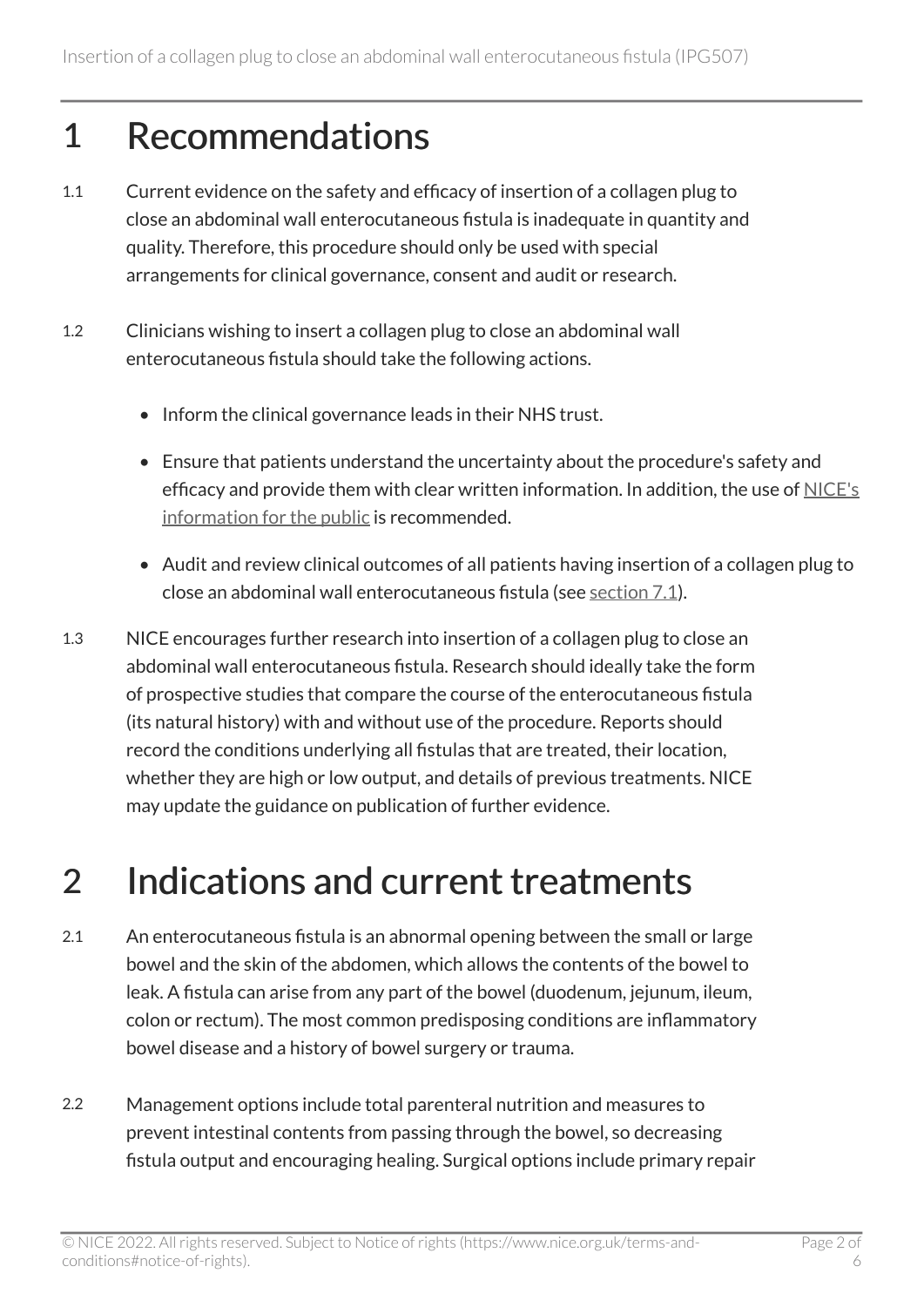with resection of the fistula track, with or without bowel diversion (creating a stoma).

#### 3 The procedure

- 3.1 A variety of techniques have been described for insertion of a collagen plug to close an enterocutaneous fistula, most being carried out with the patient under sedation. The fistula track is visualised using fluoroscopy and may need dilatation to allow passage of the plug. The track is then debrided to improve incorporation of the plug. A guide wire is inserted from the skin surface through the track into the bowel lumen and a delivery sheath is put in place. Once the delivery sheath is in position, the collagen plug is passed through the track, under fluoroscopic guidance. The delivery sheath is then taken out. The collagen plug is secured in place with absorbable sutures and a Molnar disc (a disc which lies against the skin at the external opening of the fistula, to help keep the device in place). A radiopaque flange (footplate) attached to the internal end of the plug creates a seal to help stop enteric fluids from entering the fistula track, and allows visualisation of the plug during placement. The collagen plug fills the fistula track and acts as a scaffold for tissue growth, allowing the fistula to become filled with tissue and to heal. The patient is usually kept in hospital for a few days of strict bed rest, to prevent displacement of the plug and to encourage its incorporation.
- 3.2 Various plugs are available for this procedure.

#### <span id="page-2-0"></span>4 Efficacy

This section describes efficacy outcomes from the published literature that the Committee considered as part of the evidence about this procedure. For more detailed information on the evidence, see the [interventional procedure overview](http://www.nice.org.uk/Guidance/IPG507/Evidence).

4.1 In a case series of 6 patients, 100% (6/6) of fistulas had closed at 2 weeks but the fistula recurred in 33% (2/6) of patients. In both patients, the fistulas recurred at 9 months. The first patient died from postoperative complications after additional surgical repairs (no further details provided). For the second patient, after a short period of drainage, the procedure was repeated without any further recurrence at 6-month follow-up. In a case series of 5 patients, 40%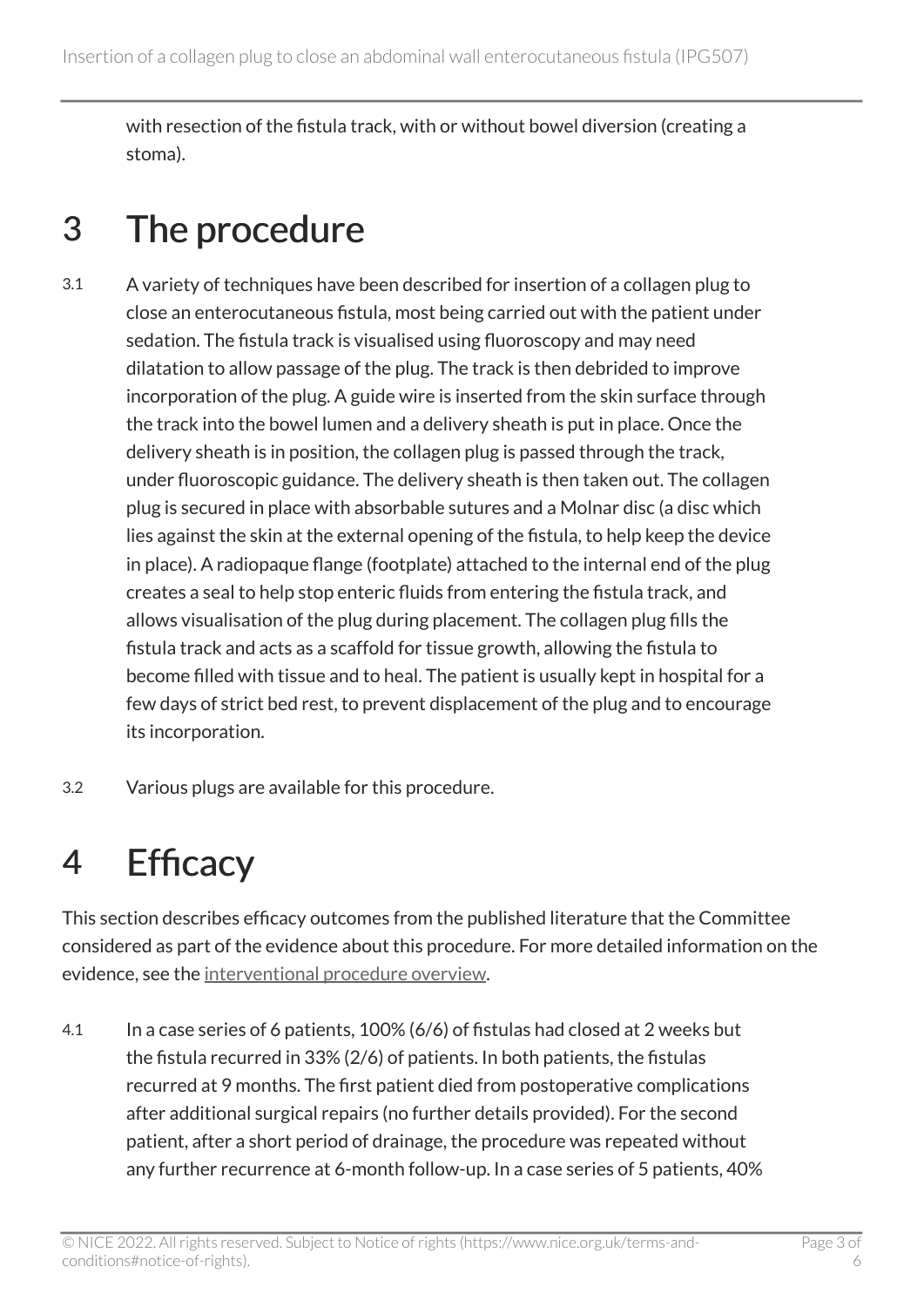(2/5) of fistulas closed after a few days. Of those that did not close, 67% (2/3) were closed by further treatment (timing not reported) without any further recurrence at 18-month median follow-up (range 8 to 29 months). In a second case series of 5 patients, 80% (4/5) of fistulas had closed by 80-day mean follow-up (range 30 to 120 days). In the remaining patient 2 separate procedures were done, 1 week apart, but the fistula did not close.

4.2 The specialist advisers stated that the key efficacy outcomes are permanent fistula closure and avoiding the need for surgical repair.

#### 5 Safety

This section describes safety outcomes from the published literature that the Committee considered as part of the evidence about this procedure. For more detailed information on the evidence, see the [interventional procedure overview](http://www.nice.org.uk/Guidance/IPG507/Evidence).

- 5.1 Death was reported in 1 patient, 1 month after the procedure, from coccidioidomycosis with multiple other chest and abdominal abscesses in a case series of 5 patients. In a case series of 6 patients, death was reported in 1 patient, 9 months after the procedure, as a result of postoperative complications after additional surgical repairs when the fistula reopened (no further details provided).
- 5.2 Device migration was reported in 2 patients from the case series of 6 patients. One patient presented with a recurrent pelvic abscess 7 weeks after the procedure. A colonic fistula and a small pericolic abscess, which contained the silicone footplate of the device, were identified. The colonic fistula was the recurrence of a separate defect previously closed with fibrin glue. The footplate was removed percutaneously and the abscess and fistula closed after 6 weeks of catheter drainage. In the other patient, a CT scan at 4 months showed that the silicone footplate had migrated out of the bowel lumen, causing a pre-sacral fluid collection. The footplate was removed percutaneously and a catheter left in for drainage. The fistula recurred 9 months after the enterocutaneous fistula plug placement and the patient died from the postoperative complications following the additional surgical repairs (death reported in [section](#page-2-0) 4).
- 5.3 One patient was admitted to hospital 2 days after the procedure because of pyrexia in a case series of 2 patients. No cause was found and no further details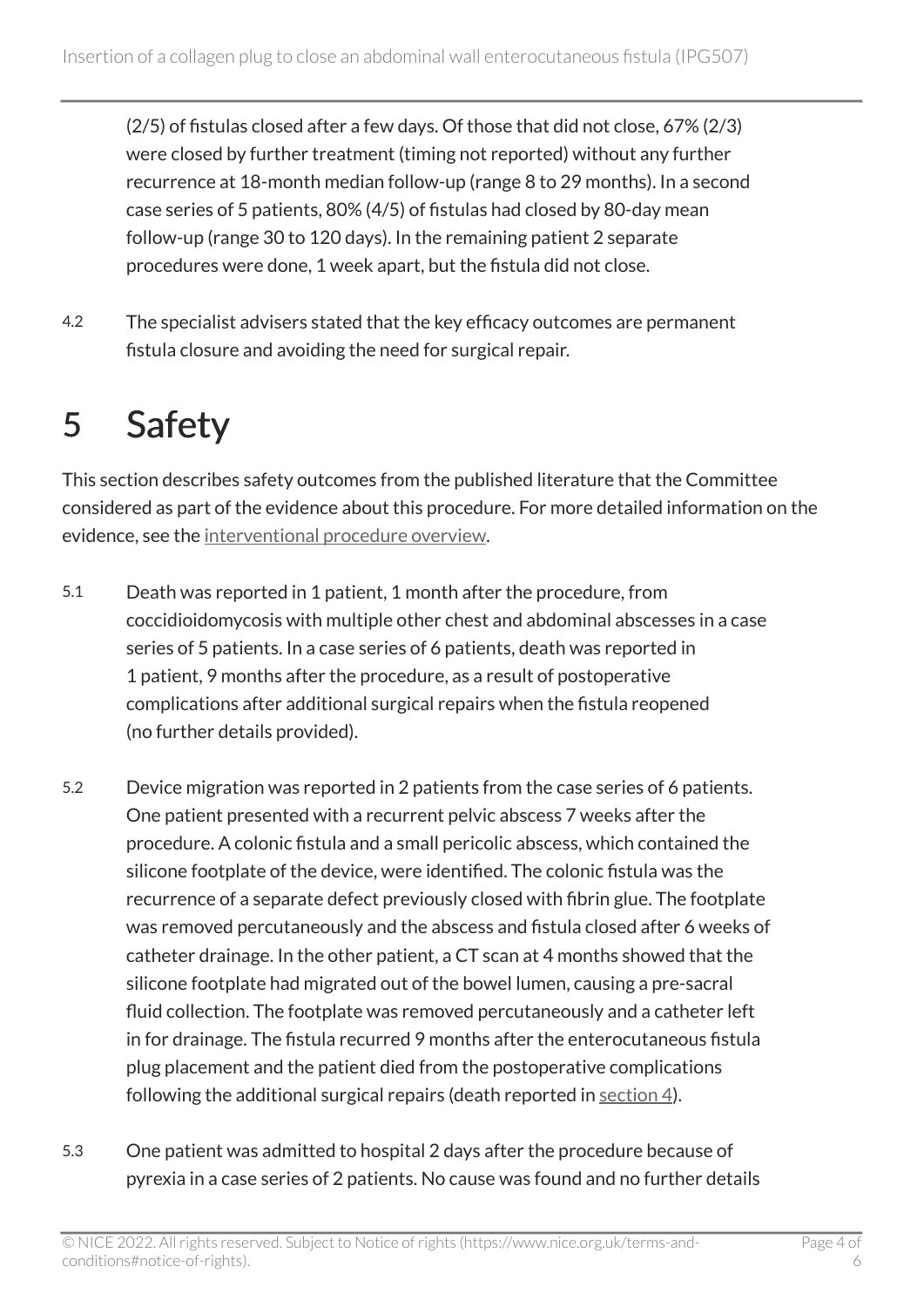were given. This patient had a further admission for small bowel obstruction that resolved within 2 days of nasogastric suction (timing not reported).

5.4 The specialist advisers reported an anecdotal adverse event of severe pain during the procedure requiring conversion to general anaesthetic. They stated that theoretical adverse events could include allergic reaction, increase in diameter or output of the fistula, peritonitis and bowel contents leaking into the abdominal cavity, bowel injury, vascular injury and bleeding.

#### 6 Committee comments

6.1 The Committee noted that the number of patients in the published studies was very small. However, it was advised that enterocutaneous fistulas can have a serious effect on quality of life and that the options available for patients are limited, especially if conservative management has failed or if surgery is unsuitable for them. Because of this and its judgement that serious safety problems are unlikely as a result of the procedure, the Committee considered it appropriate to recommend special arrangements with high quality data collection.

# 7 Further information

7.1 For related NICE guidance, see the [NICE website](https://www.nice.org.uk/).

This guidance requires that clinicians undertaking the procedure make special arrangements for audit.

#### <span id="page-4-0"></span>Information for patients

NICE has produced [information on this procedure for patients and carers](http://www.nice.org.uk/guidance/IPG507/InformationForPublic). It explains the nature of the procedure and the guidance issued by NICE, and has been written with patient consent in mind.

ISBN 978-1-4731-0877-6